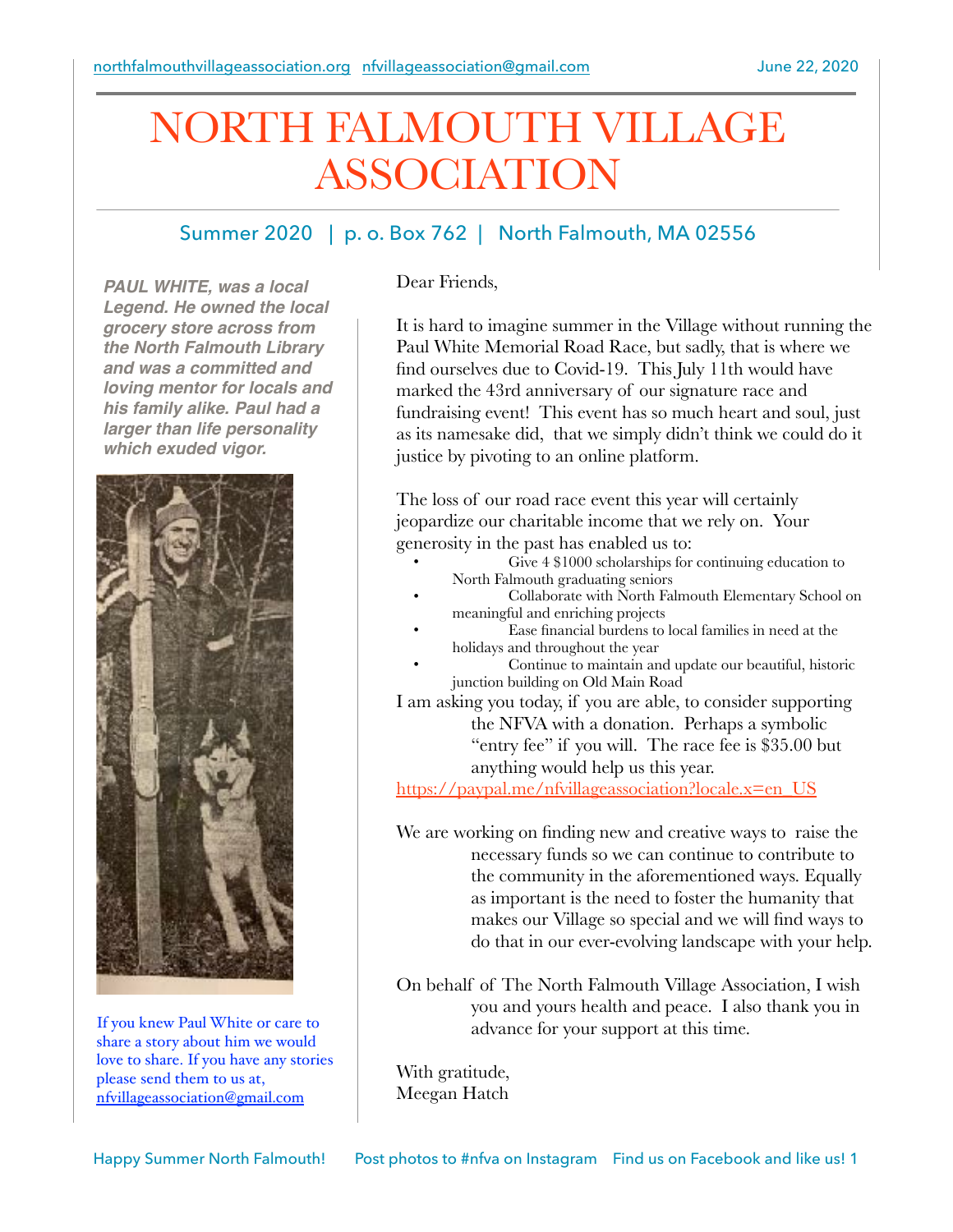#### *Check out Lillia and Herb's online gallery.*

**Edwards & Frantin FINE ARTS** Studio Salva

HerbEdwards.com Liftia Frantin Studiocom. 984, 974, 9751



 $p$ nevent and  $p$ notect  $-$  younself and others

**Masks for Falmouth** is a group of women in the Falmouth area who are<br>deeply concerned about the risks of transmission of the Covid-19 virus and<br>have banded together to make non-medical cotton face masks for those who need them. **The masks are provided without charge** to Falmouth residents<br>and employees, particularly those most vulnerable to Covid-19 infection:<br>older people, those with underlying medical conditions, and those who care for vulnerable populations. FOR MORE INFO:

www.masksforfalmouth.org donations appreciated: https://www.gofundme.com/f/masks-for-falmouth OR MAIL CHECKS TO: Masks for Falmouth, 336 Blacksmith Shop Rd, East Falmouth, MA 02536 masksforfalmouth@gmail.com





**NFVA is happy to introduce you to our latest scholarship recipients for 2020! We will let their notable notes do the talking for them.**

My future plan is to attend **Fitchburg State University** and then pursue a Law Degree. I hope to live on Cape Cod, Massachusetts because I have a special love for engaging in the community and the environment. - *Anya Thomas*

My future plan is to attend **Springfield College** and pursue Special Education. I hope to live on Cape Cod, Massachusetts because I have a special love for engaging in the community and coaching. I have known for a very long time that I have always wanted to go to college to learn about education focusing specifically on special education. - *Kayla Thomas*

I hope continuing on a path of education will mold me into the marine biologist I have always wanted to become, and give me the tools I need to succeed as a woman in the environmental field. - *Noelle Tavares* **Maine Maritime**

I have chosen to go to **American University** because of their extensive film program and most importantly their internship with National Geographic. My goal is to one day become a videographer for National Geographic and the fact that I can already get experience with the company before I graduate was a major deciding factor. - *Shutong Murray*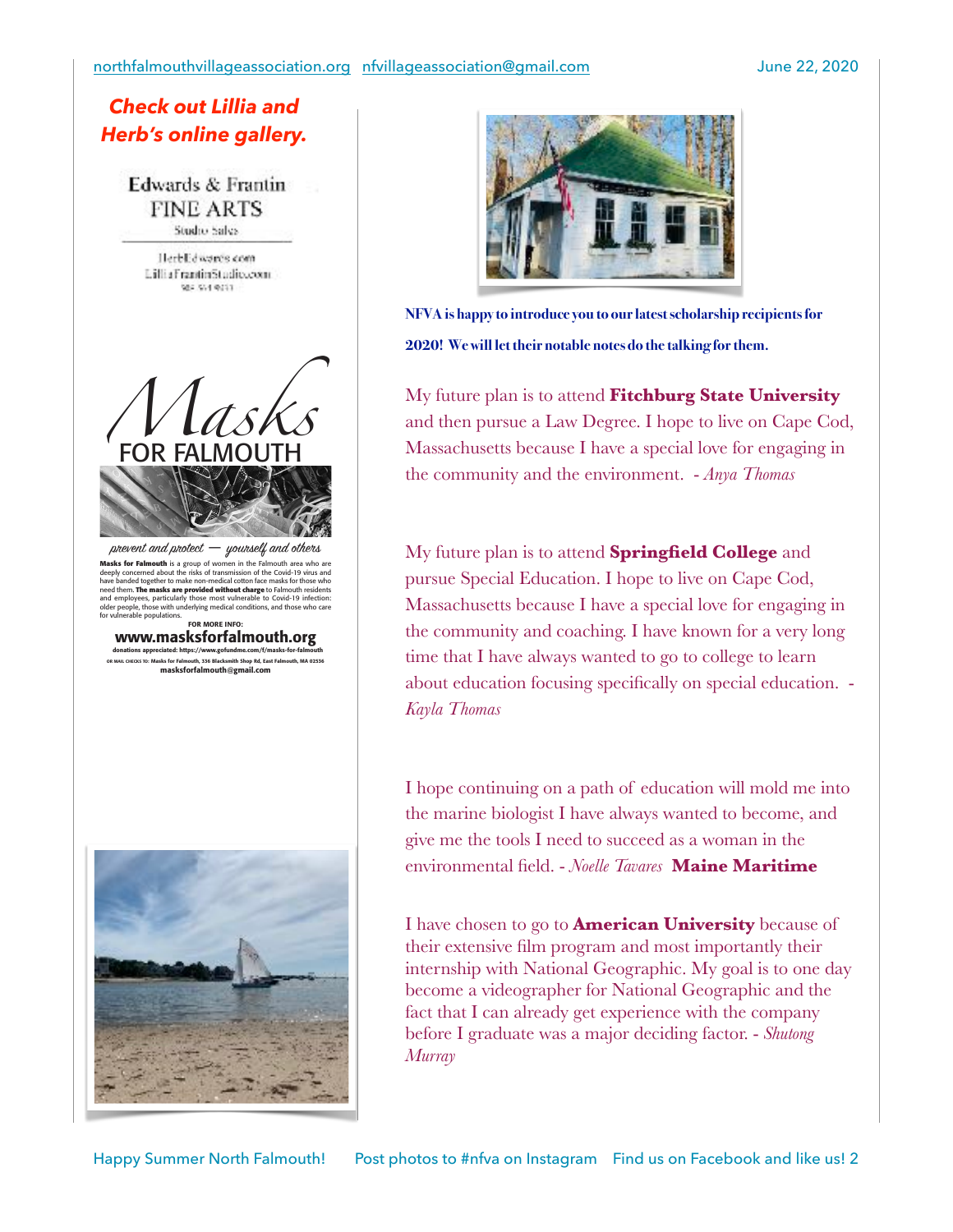#### Our Officers:

PRESIDENT

Peggy Heaslip

#### VP (TBD)

## **Secretary** Corey Heaslip

**Treasurer** Ruthanne Molyneaux

Priscilla Geraghty Brian Head John Tarr Ilene Karnow Carolyn Tarr Dan Small Roberta Okrasinki Lillia Frantin Scott Muma Meegan Hatch *Newsletter* Eliza Renz

## **A Special Thank You**

The NFVA recognizes the importance of building relationships within our community. We are proud to have talented FHS junior, **Dalton Driscoll** create our new web page. This was a project in conjunction with his Web Page Development class and AP Computer Science under the tutelage of teacher Michael Campbell. We look forward to more collaborations with Dalton in the future and are excited to have the opportunity to cultivate not only connections with our schools but also multi-generational opportunities.

**We love our new Members, please connect with us and get involved in our community**. This is a Tax deductible way to help us and your neighbors.

*Please join to stay informed of North Falmouth Events throughout the year.* 

*We are located @ the junction, next to the Fire Station and across from the Wild Harbor General Store.*

Simply submit your application and membership fee.

Connect with us online, **northfalmouthvillageassociation.org**

By email to, **nfvillageassociation@gmail.com**

Donations welcome throughout the year, especially this year, as we cannot have our **Paul White Road Race fundraiser** this summer due to Covid 19.

https://paypal.me/nfvillageassociation?locale.x=en\_US

We'd love to have you join us.

Membership link: https://www.northfalmouthvillageassociation.org/membership By Mail with a check:

*North Falmouth Village Association at the Junction (& Scholarship Fund) p. o. box 762 North Falmouth, MA 02556*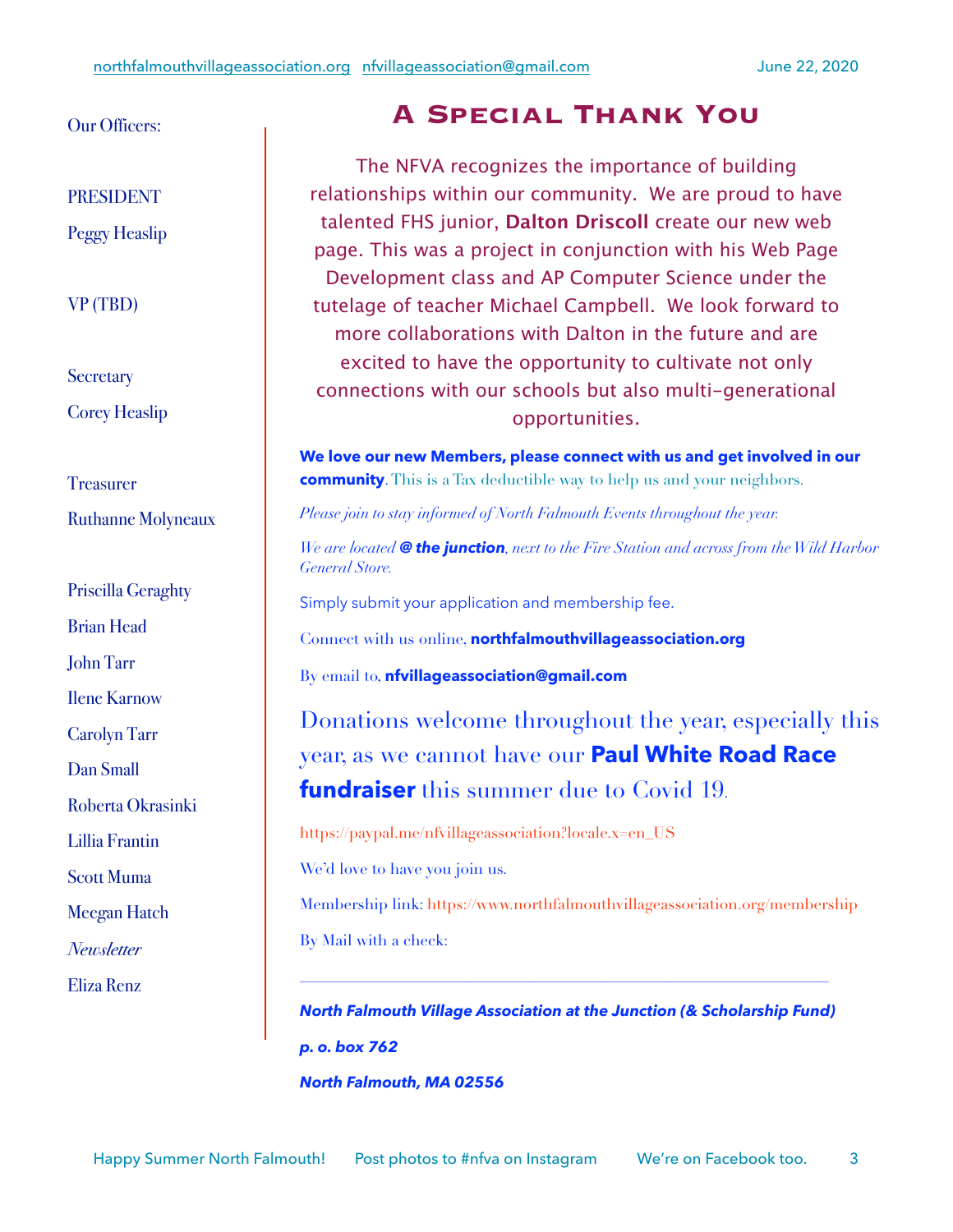

# (508) 564-6403 N. Falmouth, MA

# John Tarr Painting

*Interior & Exterior Painting and Staining Home Security Checks* 



## **ART'S BIKE SHOP**

 $SALES \sim SERVICE \sim RENTALS$ 

**ARTHUR DIANGELIS** 

**OWNER-MANAGER** 

**61 COUNTY ROAD** NORTH FALMOUTH, MA 02556

PHONE 508-563-7379 FAX 508-563-3105 arthur.artsbikeshop@gmail.com www.artsbikeshop.com



alissa hike harris ahikeharris@saltarchitecture.ccm 508.560.9904 www.saltarchitecture.com

# *Wild Harbor General Store 200 Old Main Rd.*

*North Falmouth, MA 02556 774-392-5680* 

Caroline Gabriel, Owner and Manger



**Dave Medeiros** Partner

580B N. Falmouth Hwy. N. Falmouth, MA 02556

office 508-566-8911 cell 774-487-2129 dave@barnescustom.com